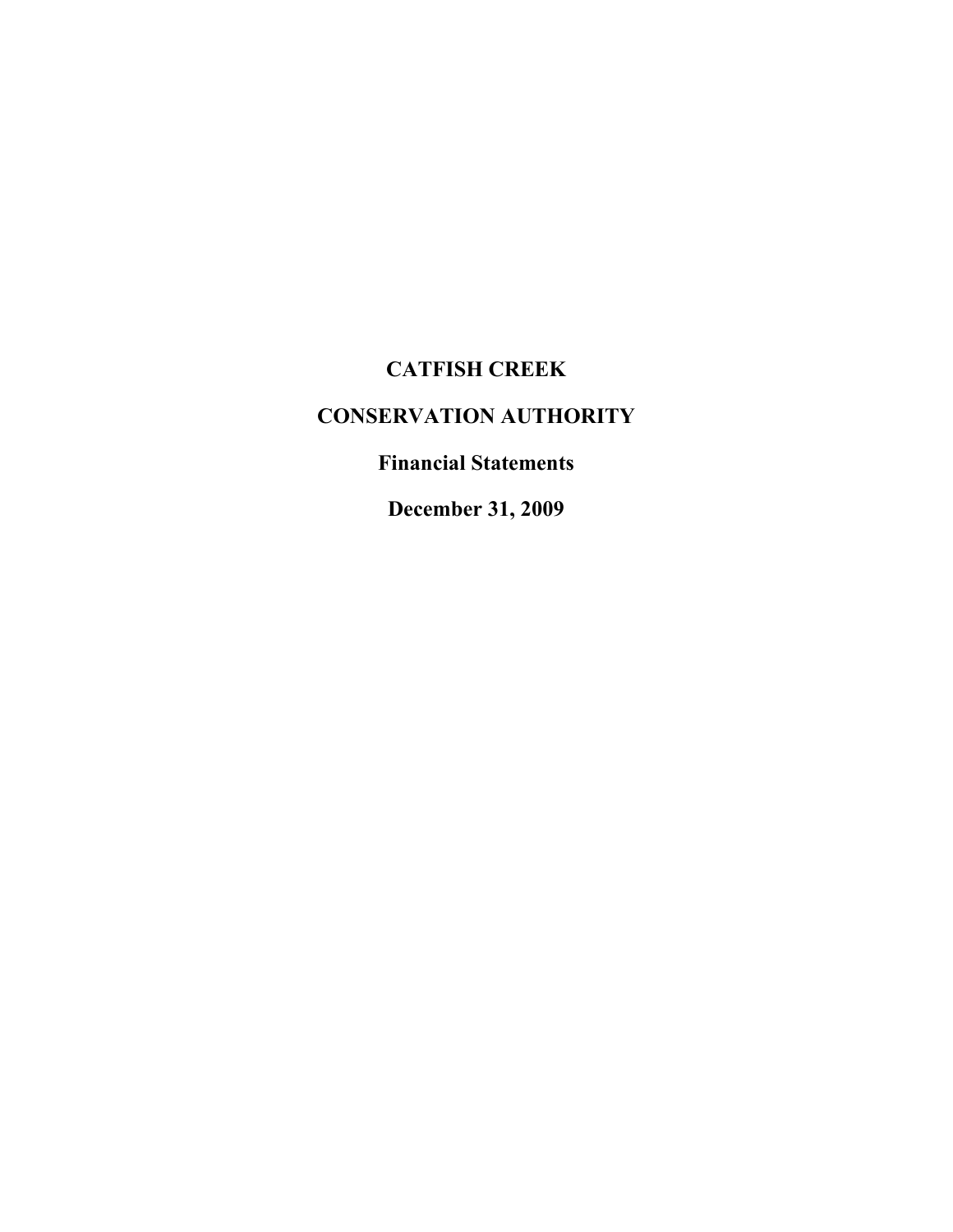# **Financial Statements**

# **Year Ended December 31, 2009**

| <b>Table of Contents</b>                 | <b>PAGE</b>    |
|------------------------------------------|----------------|
| <b>Auditors' Report</b>                  | $\mathbf{1}$   |
| <b>Statement of Financial Position</b>   | $\overline{2}$ |
| <b>Statement of Reserves</b>             | 3              |
| <b>Statement of Financial Activities</b> | $\overline{4}$ |
| <b>Statement of Operating Surplus</b>    | $\overline{4}$ |
| Schedule of Program Expenditures         | 5              |
| Schedule of Other Expenditures           | 6              |
| Schedule of Administrative Expenditures  | $\overline{7}$ |
| <b>Statement of Cash Flows</b>           | 8              |
| Notes to the Financial Statements        | $9 - 13$       |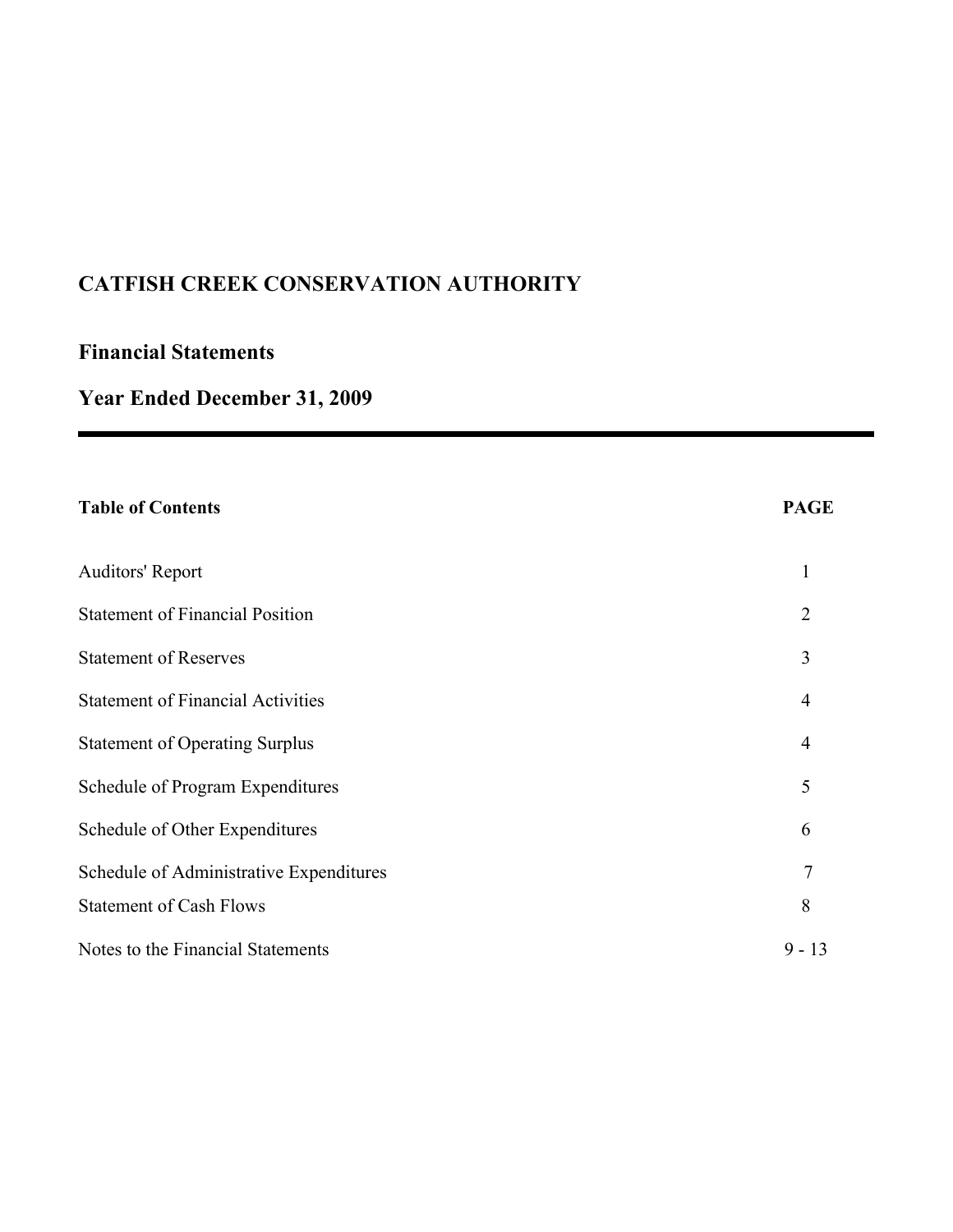

Phone: (519) 773-9265 Fax: (519) 773-9683 \*Practicing through a professional corporation.

William A. Graham\* John M. Scott\* Alan R. Enns\* Michael S. Stover\* Robert B. Foster\* **Betty A. Gropp** James G. Frederick\*

25 John St. S., 2nd Floor, Suite 208, Aylmer, ON N5H 2C1 www.grahamscottenns.com

### **AUDITORS' REPORT**

To the Members of the **Catfish Creek Conservation Authority**

We have audited the statement of financial position of **Catfish Creek Conservation Authority** as at **December 31, 2009** and the statements of financial activities, reserves and cash flows for the year then ended. These financial statements are the responsibility of the Conservation Authority's management. Our responsibility is to express an opinion on these financial statements based on our audit.

Except as explained in the following paragraphs, we conducted our audit in accordance with Canadian generally accepted auditing standards. Those standards require that we plan and perform an audit to obtain reasonable assurance whether the financial statements are free of material misstatement. An audit includes examining, on a test basis, evidence supporting the amounts and disclosures in the financial statements. An audit also includes assessing the accounting principles used and significant estimates made by management, as well as evaluating the overall financial statement presentation.

In common with many charitable organizations, the organization derives revenue from charitable donations the completeness of which is not susceptible of satisfactory audit verification. Accordingly, our verification of these revenues was limited to the amounts recorded in the records of the organization and we were not able to determine whether any adjustments might be necessary to contributions, excess of revenues over expenses, current assets and net assets.

During the current fiscal year the Conservation Authority was required to adopt Section 3150 of the Public Sector Accounting Board Handbook which requires governments to record and amortize their tangible capital assets on their financial statements. The Conservation Authority has not adopted this section and as a result the financial statements are not in accordance with Canadian generally accepted accounting principles. The Authority is in the process of compiling an inventory listing of all tangible capital assets in order to comply with this section, however at this time the effect of the departure cannot be quantified as the listing has not been completed.

In our opinion, except for the effect of adjustments, if any, which we might have determined to be necessary had we been able to satisfy ourselves concerning the completeness of charitable donations and for the effects of the failure to record and amortize their tangible capital assets as described in the preceding paragraphs these financial statements present fairly, in all material respects, the financial position of the Catfish Creek Conservation Authority and the results of its operations for the year then ended in accordance with Canadian generally accepted accounting principles.

**Aylmer, Ontario** *Graham Scott Enns LLP*

**January 18, 2010 CHARTERED ACCOUNTANTS Licensed Public Accountants**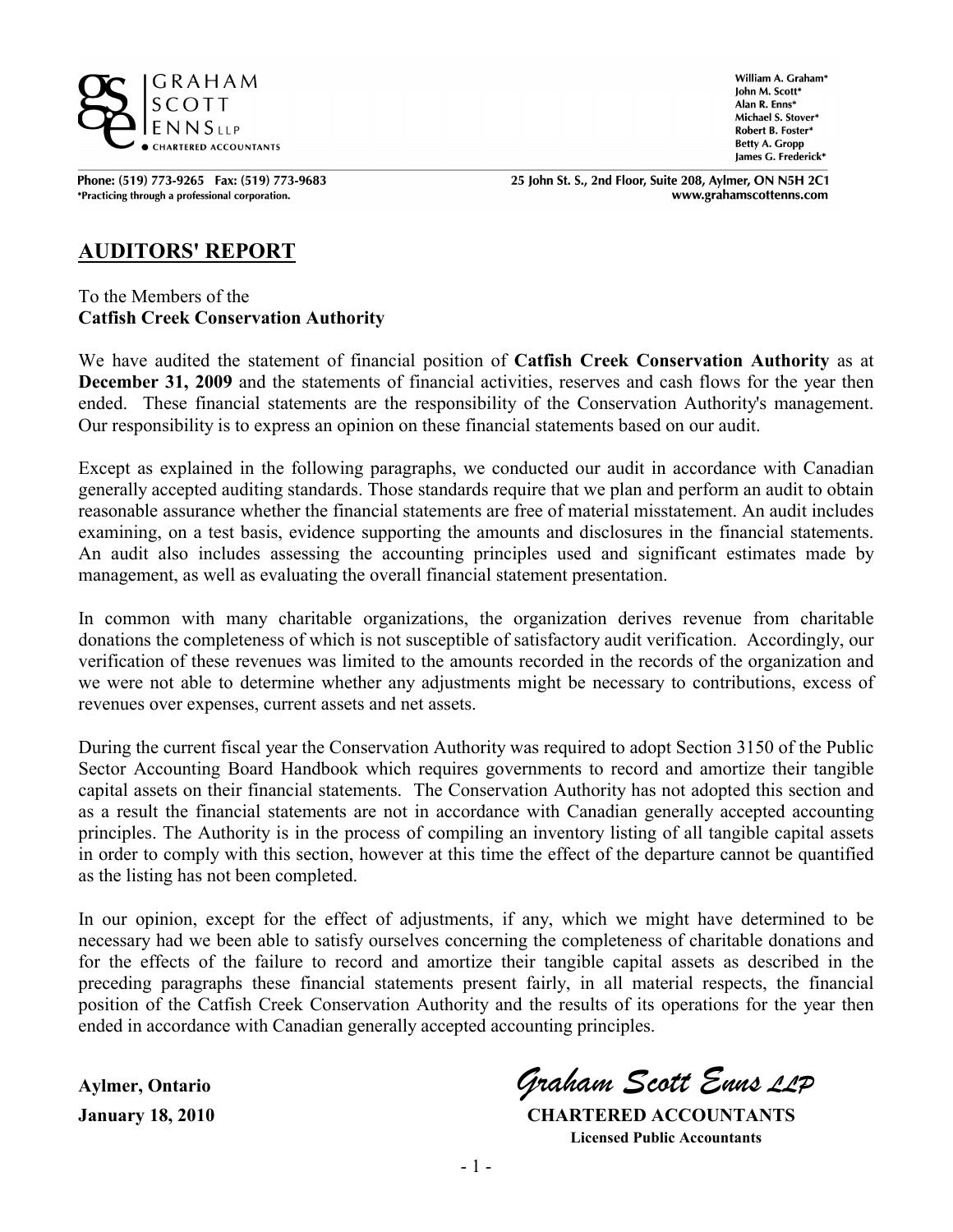# **Statement of Financial Position As At December 31, 2009**

| <b>NET FINANCIAL ASSETS</b>                       | 2009<br>$\mathbf S$ | 2008<br>$\mathbb{S}$ |
|---------------------------------------------------|---------------------|----------------------|
|                                                   |                     |                      |
| <b>Assets</b>                                     |                     |                      |
| Cash                                              | 98,601              | 102,457              |
| Temporary Investments (Note 3)                    | 554,141             | 651,849              |
| Accounts receivable                               | 125,744             | 66,306               |
| <b>Total Assets</b>                               | 778,486             | 820,612              |
| <b>Liabilities</b>                                |                     |                      |
| Accounts payable and accrued liabilities          | 50,611              | 39,859               |
| Deferred revenues (Note 7)                        | 75,779              | 124,980              |
| <b>Total Liabilities</b>                          | <u>126,390</u>      | 164,839              |
| <b>Net Financial Assets</b>                       | 652,096             | 655,773              |
| <b>SURPLUS AND RESERVES</b>                       |                     |                      |
| Operating surplus (Page 4)                        | 66,320              | 5,870                |
| Operational reserve (Page 3)                      | 194,543             | 245,385              |
| Capital acquisition reserve (Page 3)              | 31,241              | 56,241               |
| Special program reserve (Page 3)                  | 177,310             | 152,845              |
| Land acquisition and development reserve (Page 3) | 182,682             | 195,432              |
| <b>Total Surplus and Reserves</b>                 | 652,096             | 655,773              |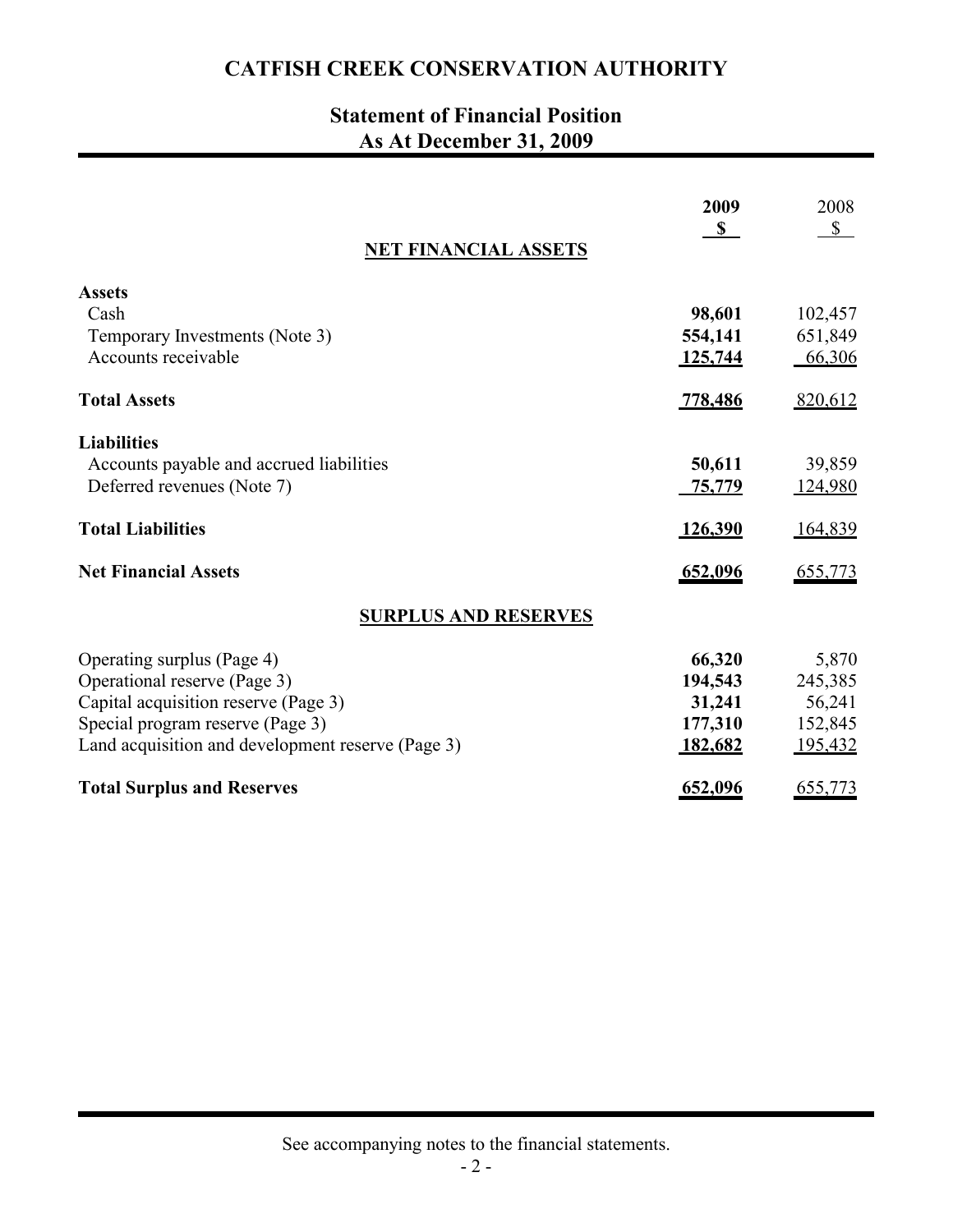# **Statement of Reserves Year Ended December 31, 2009**

| <b>Operational Reserve</b>                                  |                         |                                |
|-------------------------------------------------------------|-------------------------|--------------------------------|
|                                                             | 2009                    | 2008                           |
| <b>BALANCE, BEGINNING OF YEAR</b>                           | S<br>245,385            | $\frac{\text{S}}{}$<br>236,744 |
| Transfer from (to) operating surplus                        | (64, 127)               | 6,047                          |
| Transfer from capital acquisition reserve                   | 25,000                  | 12,000                         |
| Transfer from (to) special programs reserve                 | (24, 465)               | 10,594                         |
| Transfer from (to) land acquisition and development reserve | 12,750                  | (20,000)                       |
| <b>BALANCE, END OF YEAR</b>                                 | 194,543                 | 245,385                        |
| <b>Capital Acquisition Reserve</b>                          |                         |                                |
|                                                             | 2009                    | 2008                           |
| <b>BALANCE, BEGINNING OF YEAR</b>                           | $rac{$ }{56,241}$       | $\frac{$}{68,241}$             |
|                                                             |                         |                                |
| Transfer (to) operational reserve                           | (25,000)                | (12,000)                       |
| <b>BALANCE, END OF YEAR</b>                                 | 31,241                  | 56,241                         |
| <b>Special Programs Reserve</b>                             |                         |                                |
|                                                             | 2009                    | 2008                           |
| <b>BALANCE, BEGINNING OF YEAR</b>                           | $\mathbf{s}$<br>152,845 | $\frac{1}{2}$<br>163,439       |
|                                                             |                         |                                |
| Transfer from (to) operational reserve                      | 24,465                  | (10, 594)                      |
| <b>BALANCE, END OF YEAR</b>                                 | <u>177,310</u>          | <u>152,845</u>                 |
| <b>Land Acquisition and Development Reserve</b>             |                         |                                |
|                                                             | 2009                    | 2008                           |
|                                                             | $rac{$ }{195,432}$      | $\sqrt{s}$                     |
| <b>BALANCE, BEGINNING OF YEAR</b>                           |                         | 175,432                        |
| Transfer from (to) operational reserve                      | (12,750)                | 20,000                         |
| <b>BALANCE, END OF YEAR</b>                                 | 182,682                 | <u>195,432</u>                 |

See accompanying notes to the financial statements.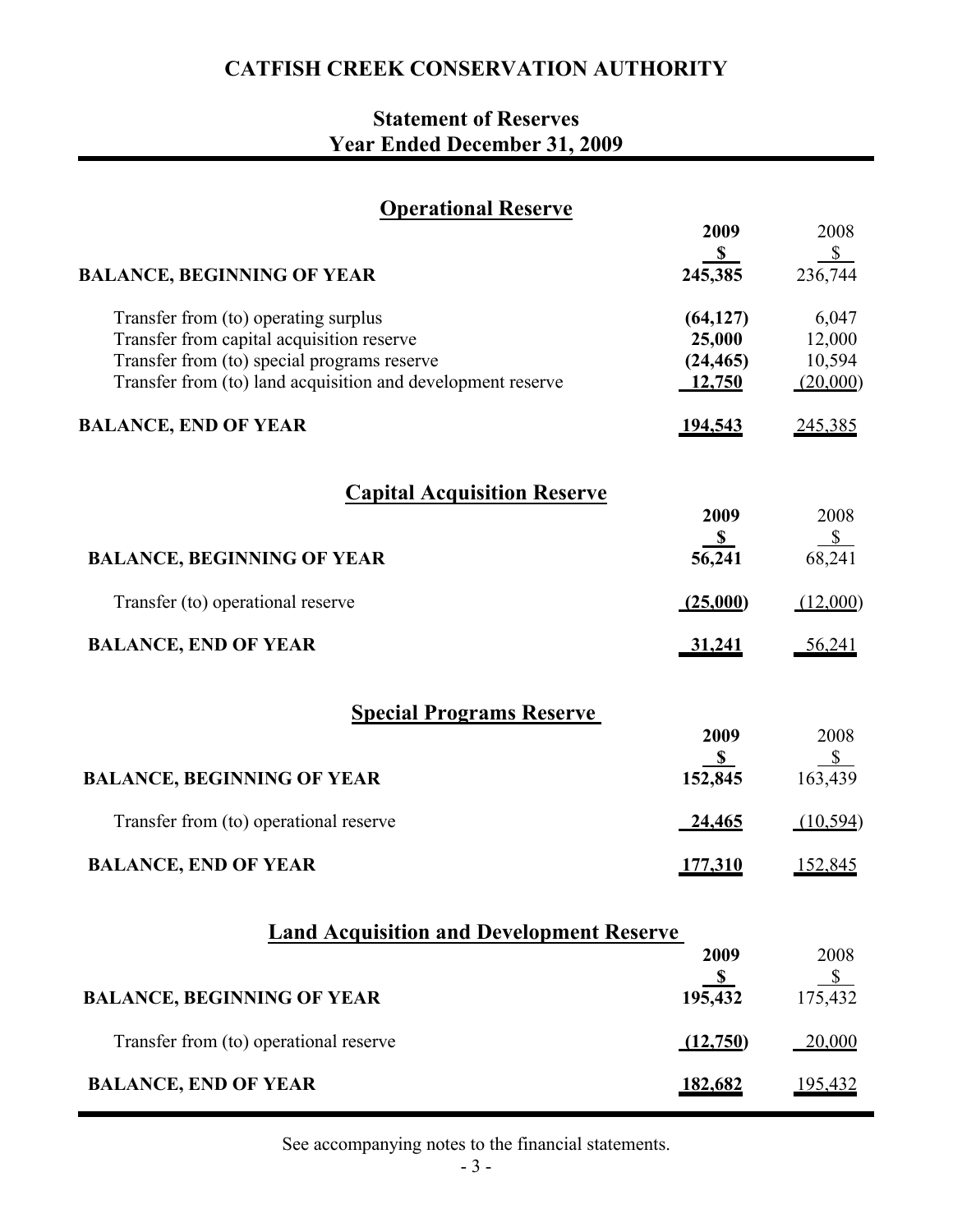# **Statement of Financial Activities Year Ended December 31, 2009**

|                                                | 2009<br><b>Budget</b><br>$\mathbb{S}$ | 2009<br><b>Actual</b><br>$\mathbf{s}$ | 2008<br>Actual<br>S |
|------------------------------------------------|---------------------------------------|---------------------------------------|---------------------|
| <b>REVENUES</b>                                |                                       |                                       |                     |
| Camping and day use                            | 416,029                               | 449,509                               | 431,139             |
| Municipal levies (Note 5)                      | 219,011                               | 218,656                               | 205,815             |
| Other provincial grants                        | 133,841                               | 168,225                               | 129,766             |
| Ministry of Natural Resources                  | 79,835                                | 79,835                                | 79,835              |
| Tree planting                                  | 58,250                                | 56,805                                | 57,920              |
| Other                                          | 47,798                                | 42,657                                | 75,453              |
| Ontario and Federal works programs             |                                       | 40,809                                | 26,586              |
| Donations and sponsorships                     | 22,783                                | 31,711                                | 42,215              |
| Federal grants                                 | 3,100                                 | 3,034                                 | 1,000               |
| Interest                                       | 17,500                                | 2,458                                 | 18,099              |
|                                                | 998,147                               | 1,093,699                             | 1,067,828           |
| <b>EXPENDITURES</b>                            |                                       |                                       |                     |
| Program expenditures (Page 5)                  | 445,021                               | 432,480                               | 412,202             |
| Camping and day use (Page 6)                   | 402,322                               | 390,671                               | 370,583             |
| Administration (Page 7)                        | 148,639                               | 140,105                               | 127,369             |
| Capital projects, surveys and studies (Page 6) | 100,502                               | 83,998                                | 111,243             |
| Acquisition of capital assets                  | 54,000                                | 48,494                                | 32,874              |
| Motor Pool (Page 6)                            | 13,450                                | 1,628                                 | 10,958              |
|                                                | 1,163,934                             | 1,097,376                             | <u>1,065,229</u>    |
| (DEFICIT) EXCESS OF REVENUES                   |                                       |                                       |                     |
| <b>OVER EXPENDITURES</b>                       | (165, 787)                            | (3,677)                               | 2,599               |

### **CATFISH CREEK CONSERVATION AUTHORITY**

# **Statement of Operating Surplus Year Ended December 31, 2009**

|                                                                                          | 2009              | 2008<br>$\mathcal{S}$ |
|------------------------------------------------------------------------------------------|-------------------|-----------------------|
| <b>BALANCE, BEGINNING OF YEAR</b>                                                        | 5,870             | 9,318                 |
| (Deficit) excess of revenues over expenditures<br>Transfer from (to) operational reserve | (3,677)<br>64,127 | 2,599<br>(6,047)      |
| <b>BALANCE, END OF YEAR</b>                                                              | 66,320            | 5,870                 |

See accompanying notes to the financial statements.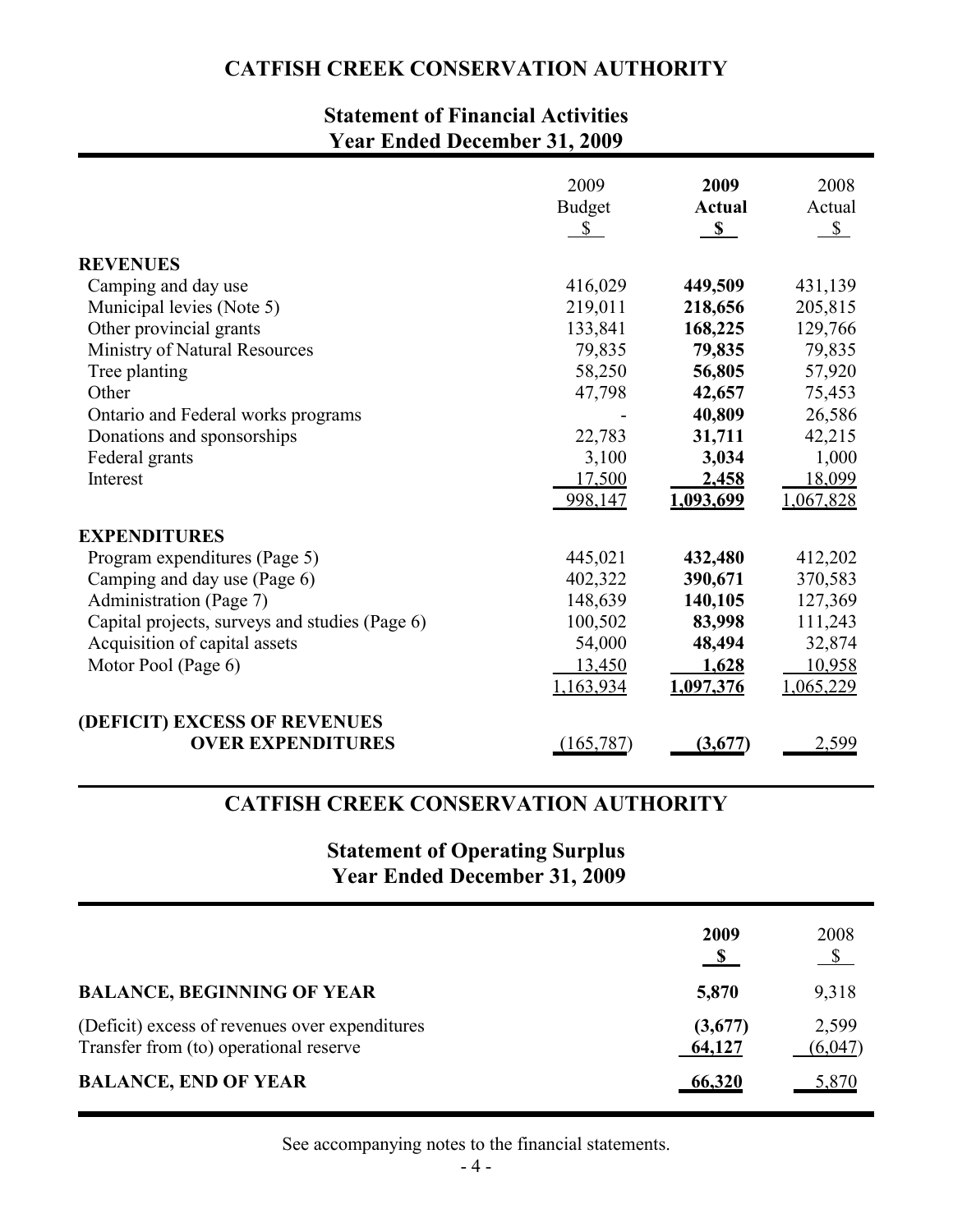# **Schedule of Program Expenditures Year Ended December 31, 2009**

|                                        | 2009<br><b>Budget</b><br>\$ | 2009<br><b>Actual</b><br>$\mathbf{s}$ | 2008<br>Actual<br>$\mathcal{S}$ |
|----------------------------------------|-----------------------------|---------------------------------------|---------------------------------|
| <b>PROGRAM EXPENDITURES</b>            |                             |                                       |                                 |
| Flood forecast and warning             | 129,871                     | 127,419                               | 129,865                         |
| Water management programs              | 64,192                      | 89,810                                | 52,879                          |
| Ice management                         | 54,259                      | 53,291                                | 59,164                          |
| Tree planting                          | 69,908                      | 36,968                                | 57,211                          |
| Conservation information and education | 29,303                      | 32,922                                | 23,530                          |
| Flood control structures               | 35,367                      | 32,054                                | 12,746                          |
| Plan input                             | 27,020                      | 28,014                                | 35,955                          |
| Watershed planning                     | 12,303                      | 12,291                                | 11,000                          |
| Woodlot management                     | 10,776                      | 7,853                                 | 7,160                           |
| Fish and wildlife habitat              | 1,800                       | 7,307                                 | 1,891                           |
| <b>Technical studies</b>               | 6,722                       | 4,551                                 | 2,794                           |
| Erosion control                        | 3,500                       |                                       | 18,007                          |
|                                        | 445,021                     | 432,480                               | 412,202                         |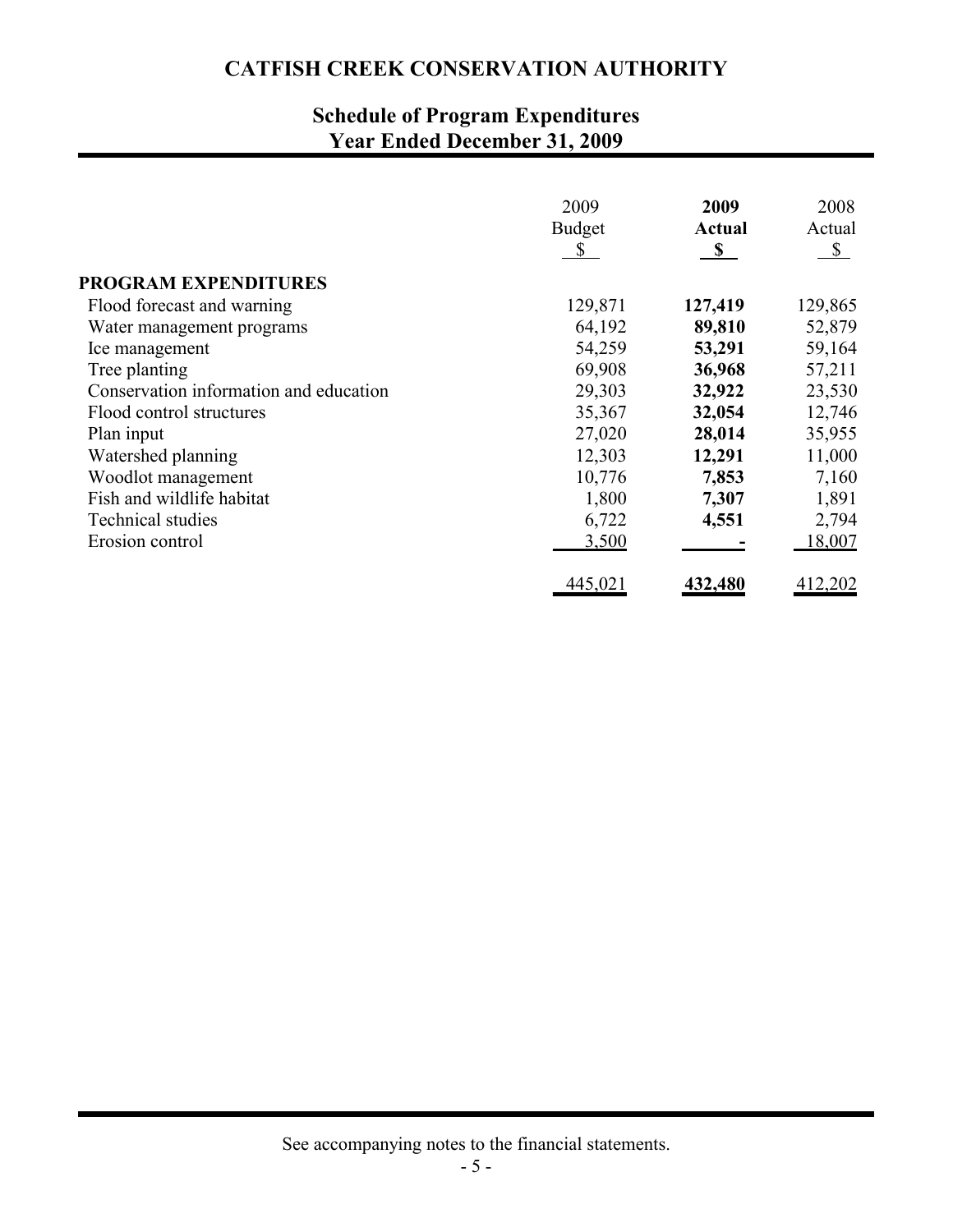# **Schedule of Other Expenditures Year Ended December 31, 2009**

### **Camping and Day Use**

|                                                                                                                                                                     | 2009<br><b>Budget</b><br>$\mathbb{S}$  | 2009<br><b>Actual</b><br>$\mathbf{s}$  | 2008<br>Actual<br>$S_{-}$             |
|---------------------------------------------------------------------------------------------------------------------------------------------------------------------|----------------------------------------|----------------------------------------|---------------------------------------|
| Campground wages<br>Campground expenses<br>Utilities<br>Maple syrup program                                                                                         | 205,564<br>102,090<br>57,640<br>37,028 | 190,421<br>110,997<br>53,032<br>36,221 | 185,442<br>97,809<br>53,600<br>33,732 |
|                                                                                                                                                                     | 402,322                                | 390,671                                | 370,583                               |
| <b>Capital Projects, Surveys and Studies</b>                                                                                                                        |                                        |                                        |                                       |
|                                                                                                                                                                     | 2009<br><b>Budget</b><br>$\mathbb{S}$  | 2009<br><b>Actual</b><br>S             | 2008<br>Actual<br>$S_{-}$             |
| Capital projects - Springwater Conservation Area<br>Capital projects - other conservation lands<br>Special projects - contract services<br>Special projects - other | 51,310<br>17,817<br>11,173<br>20,202   | 46,340<br>22,456<br>11,509<br>3,693    | 25,010<br>34,424<br>10,588<br>41,221  |
|                                                                                                                                                                     | 100,502                                | 83,998                                 | 111,243                               |
| <b>Motor Pool</b>                                                                                                                                                   |                                        |                                        |                                       |
|                                                                                                                                                                     | 2009<br><b>Budget</b><br>\$            | 2009<br><b>Actual</b><br>S             | 2008<br>Actual<br>$S_{-}$             |
| Fuel<br>Maintenance and general repairs<br>Insurance and licences                                                                                                   | 20,700<br>14,500<br>5,950<br>41,150    | 15,166<br>12,276<br>5,708<br>33,150    | 19,992<br>12,834<br>5,638<br>38,464   |
| Less internal charges for usage                                                                                                                                     | (27,700)                               | (31,522)                               | (27,506)                              |
|                                                                                                                                                                     | <u>13,450</u>                          | <u>1,628</u>                           | 10,958                                |

See accompanying notes to the financial statements.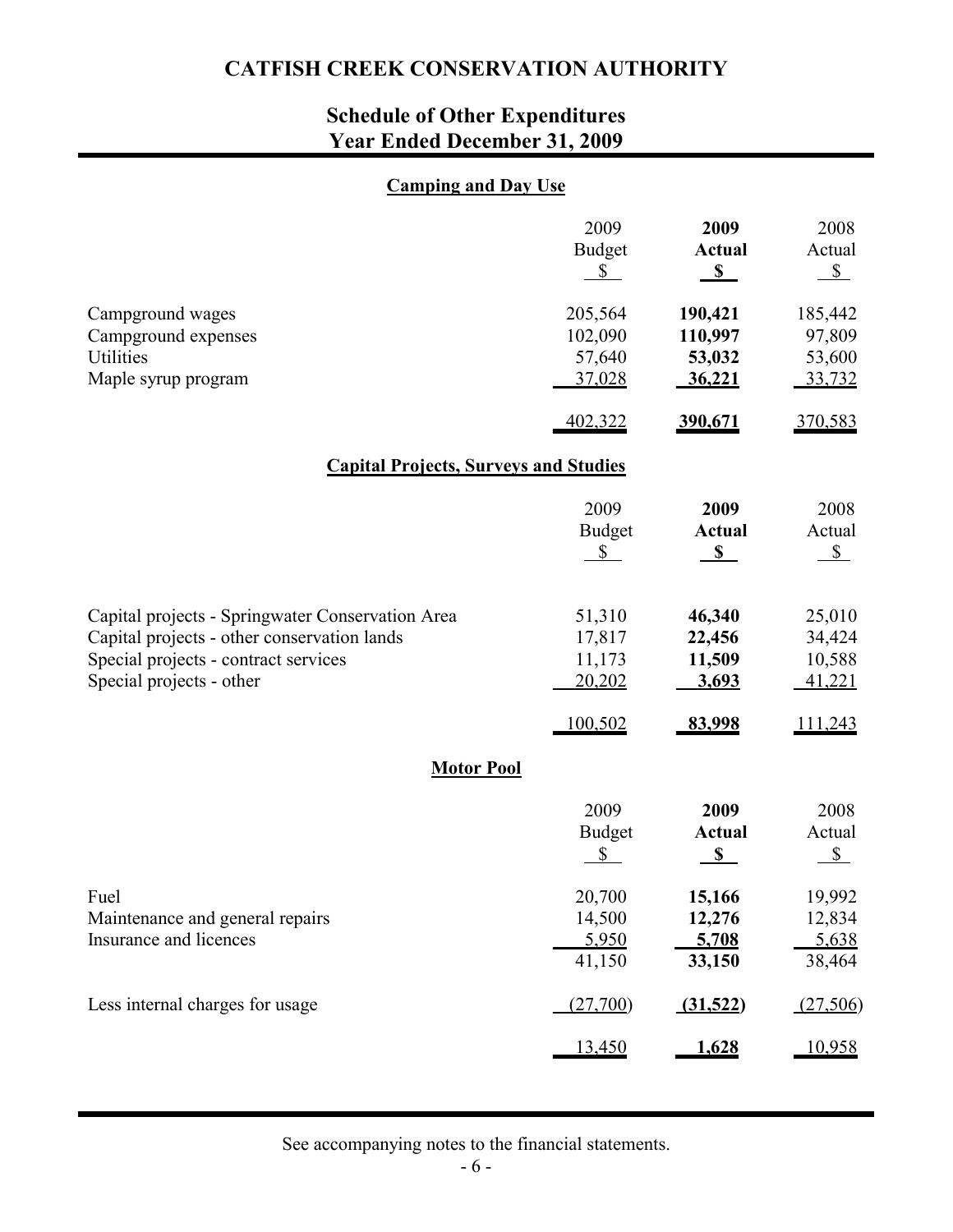# **Schedule of Administrative Expenditures Year Ended December 31, 2009**

|                                                            | 2009<br><b>Budget</b><br>$\mathbb{S}^-$ | 2009<br><b>Actual</b><br>S | 2008<br>Actual<br>$S_{-}$ |
|------------------------------------------------------------|-----------------------------------------|----------------------------|---------------------------|
| <b>WAGES AND BENEFITS</b><br>Administrative staff salaries | 61,605                                  | 65,568                     | 55,754                    |
| <b>Employee benefits</b>                                   | 18,585<br>80,190                        | <u>17,262</u><br>82,830    | 15,464<br>71,218          |
| <b>GENERAL EXPENSES</b>                                    |                                         |                            |                           |
| <b>Conservation Ontario Levy</b>                           | 12,499                                  | 12,499                     | 11,993                    |
| Insurance and taxes                                        | 6,700                                   | 6,047                      | 5,446                     |
| Professional fees                                          | 5,150                                   | 2,857                      | 2,800                     |
| General expenses                                           | 3,350                                   | 2,570                      | 2,824                     |
| Bank charges and interest                                  | 1,000                                   | 850                        | 912                       |
| Bad debt                                                   | 28,699                                  | 24,823                     | 195<br>24,170             |
| <b>RENT AND UTILITY SERVICES</b>                           |                                         |                            |                           |
| Light, heat, power and water                               | 6,975                                   | 6,593                      | 6,693                     |
| Office cleaning and maintenance                            | 7,867                                   | 3,234                      | 3,510                     |
| Telephone                                                  | 2,350                                   | 2,432                      | 2,295                     |
|                                                            | 17,192                                  | 12,259                     | 12,498                    |
| <b>TRAVEL EXPENSES AND ALLOWANCE</b>                       |                                         |                            |                           |
| Members allowances and expenses                            | 7,308                                   | 5,687                      | 5,765                     |
| Staff mileage and expenses                                 |                                         | 307                        | 349                       |
|                                                            | 7,308                                   | 5,994                      | 6,114                     |
| <b>EQUIPMENT PURCHASES AND RENTAL</b>                      |                                         |                            |                           |
| Equipment purchase and rental                              | 6,850                                   | 7,051                      | 6,334                     |
| Equipment maintenance                                      | 2,250                                   | 2,691                      | 2,024                     |
|                                                            | 9,100                                   | 9,742                      | 8,358                     |
| <b>MATERIAL AND SUPPLIES</b>                               |                                         |                            |                           |
| Stationery and office supplies                             | 4,350                                   | 2,940                      | 3,509                     |
| Postage                                                    | 1,800                                   | 1,517                      | 1,502                     |
|                                                            | 6,150                                   | 4,457                      | 5,011                     |
|                                                            | 148,639                                 | 140,105                    | 127,369                   |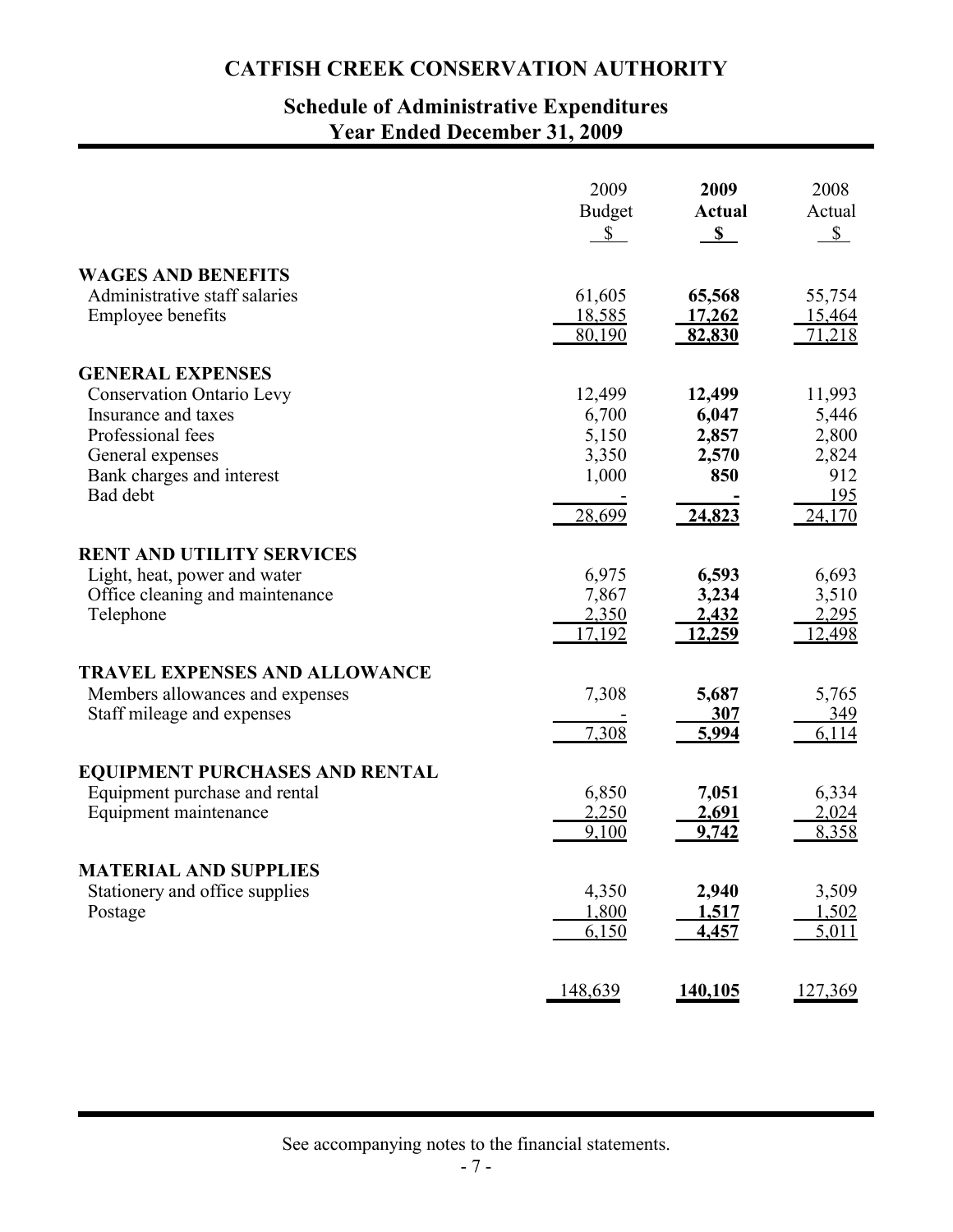# **Statement of Cash Flows Year Ended December 31, 2009**

|                                                                                                        | 2009<br>$\mathbf{s}$            | 2008<br>$\mathbb{S}$               |
|--------------------------------------------------------------------------------------------------------|---------------------------------|------------------------------------|
| <b>CASH FLOWS FROM OPERATING ACTIVITIES</b><br>Cash receipts<br>Cash expenditures<br>Interest received | 982,603<br>(1,086,625)<br>2,458 | 1,153,762<br>(1,095,996)<br>18,099 |
| Cash flows from (used in) operating activities                                                         | (101, 564)                      | 75,865                             |
| NET INCREASE (DECREASE) IN CASH DURING THE YEAR                                                        | (101, 564)                      | 75,865                             |
| <b>CASH, BEGINNING OF YEAR</b>                                                                         | 754,306                         | 678,441                            |
| <b>CASH, END OF YEAR</b>                                                                               | 652,742                         | <u>754,306</u>                     |
| <b>CASH IS COMPRISED OF:</b><br>Cash<br>Temporary investments                                          | 98,601<br>554,141               | 102,457<br>651,849                 |
|                                                                                                        | 652,742                         | 754,306                            |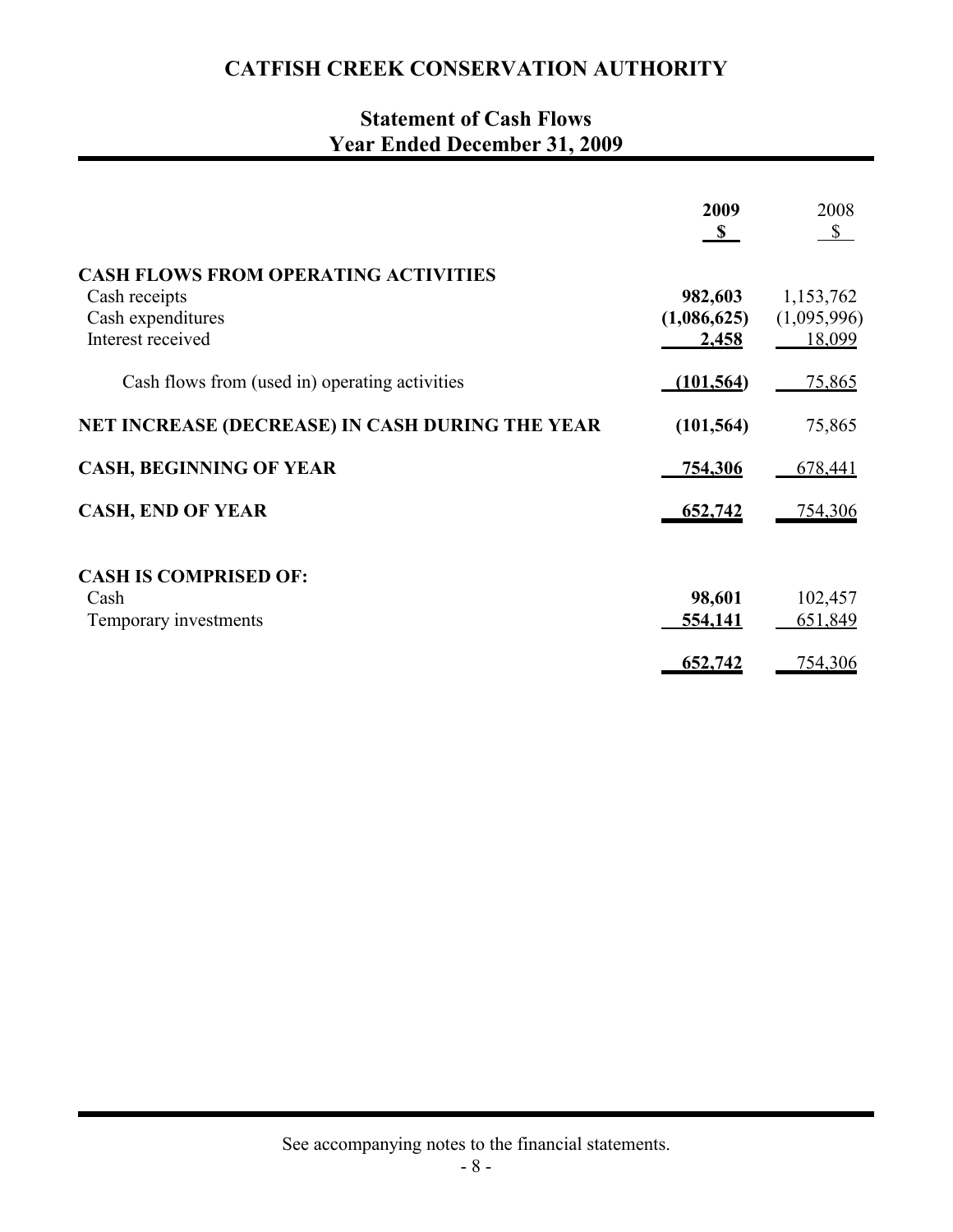### **Notes to the Financial Statements Year Ended December 31, 2009**

### **1. NATURE OF THE ORGANIZATION**

The Catfish Creek Conservation Authority (the "CCCA") is established under the Conservation Authorities Act of Ontario to further the conservation, restoration, development and the management of natural resources, other than gas, oil, coal and minerals for the watershed within its jurisdiction. CCCA's jurisdiction includes areas in The City of St. Thomas, the Municipality of Central Elgin, the Town of Aylmer, the Township of South-West Oxford and the Township of Malahide.

### **2. SUMMARY OF SIGNIFICANT ACCOUNTING POLICIES**

In the opinion of management, the financial statements have been prepared within reasonable limits of materiality and within the framework of the accounting policies summarized below:

#### Accounting Estimates

The preparation of financial statements in accordance with Canadian generally accepted accounting principles for organizations operating in the local government sector as recommended by the Public Sector Accounting Board of the Canadian Institute of Chartered Accountants requires management to make estimates and assumptions that affect the reported amount of assets and liabilities and disclosure of contingent assets and liabilities at the date of the financial statements and the reported amount of revenues and expenses during the reported period. These estimates are reviewed periodically, and, as adjustments become necessary, they are reported in earnings in the period in which they become known.

#### Revenue Recognition

The deferral method is used to account for contributions which include donations and government grants. Restricted contributions are recognized as revenue in the year in which the related expenditures are incurred. Unrestricted contributions are recognized as revenue when received or receivable if the amount to be received can be reasonably estimated and collection is reasonably assured.

Municipal levy revenue is recognized in full once the Municipalities approve the levied amount.

Campground rental revenue is recognized when the campsite is used. For seasonal campground rentals the revenue is recognized over the camping season to which it relates.

Grant revenue is recognized during the period in which the corresponding expense is incurred.

Donation and sponsorship revenue is recognized when the money is received.

### Capital Expenditures

The cost of capital assets is fully expensed in the year of acquisition.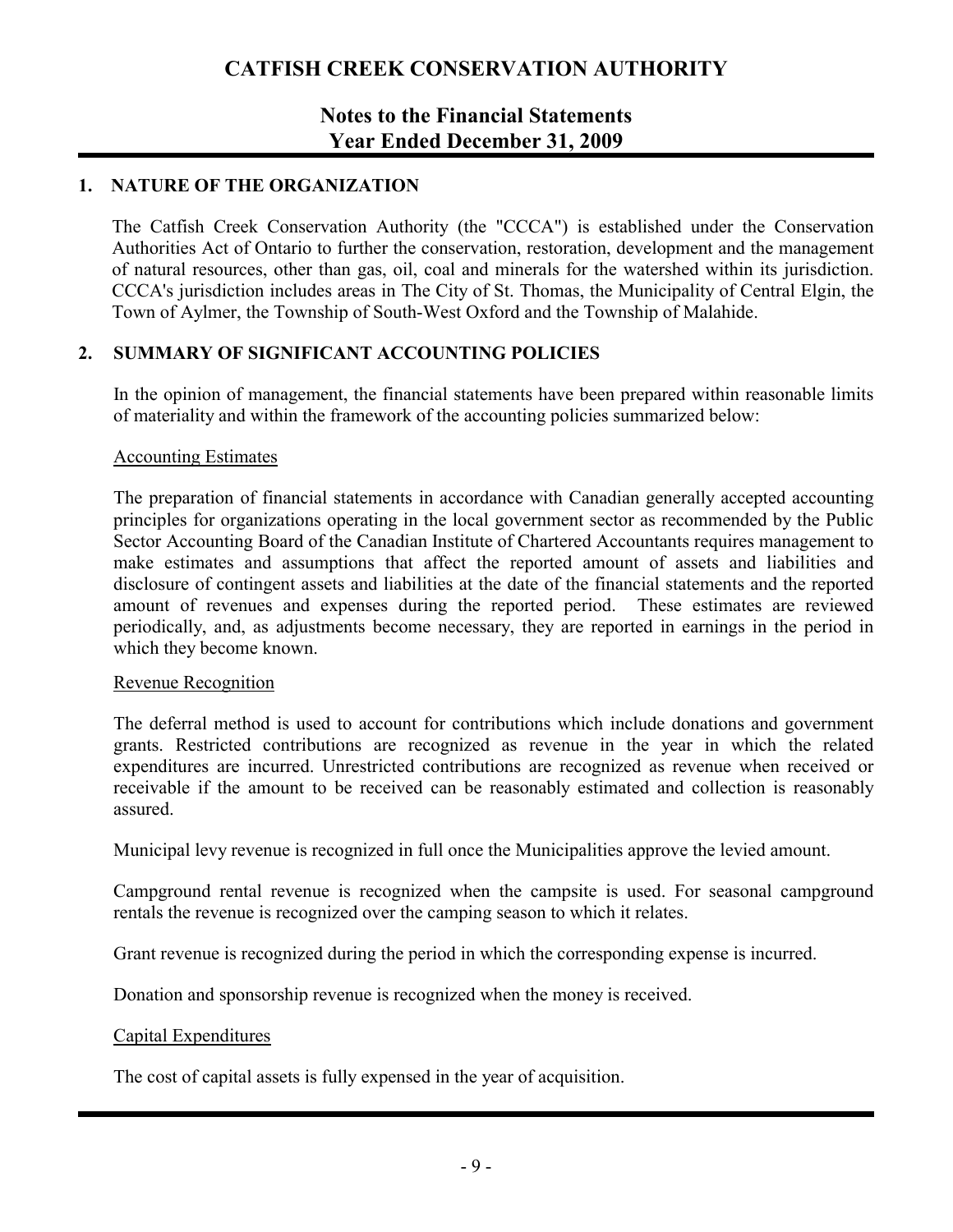### **Notes to the Financial Statements Year Ended December 31, 2009**

### **2. SUMMARY OF SIGNIFICANT ACCOUNTING POLICIES (Continued)**

#### Classification of Expenditures

Expenditures are reported in four main categories, which follow the classifications set up by the Ministry of Natural Resources for program grants. By following these guidelines, there will be consistency of reporting by the 38 Conservation Authorities in Ontario. These are further explained as follows:

General administration expenditures include those associated with head office functions other than technical staff and associated programs.

Water and related land management expenditures include program administration, capital works for water related projects along with associated programs such as floodplain regulations, conservation services, dam operation and maintenance.

Conservation and recreation land management expenditures include capital works for recreation related projects along with associated programs such as wildlife conservation services.

Other operational expenditures include conservation areas, special employment projects, vehicles and equipment operations.

#### Financial assets and liabilities

#### *Assets or liabilities held for trading*

Financial instruments classified as assets or liabilities held for trading are reported at fair value at each balance sheet date, and any change in fair value is recognized in net income (loss) in the period during which the change occurs.

#### *Held-to-maturity investments, loans and receivables and other financial liabilities*

Financial instruments classified as loans and receivables, held-to-maturity investments and other financial liabilities are carried at amortized cost using the effective interest method. Interest income or expense is included in net income (loss) over the expected life of the instrument.

The company has classified its financial instruments in the following categories:

| Category                           | Instruments                              |
|------------------------------------|------------------------------------------|
| Held for trading                   | Cash                                     |
|                                    | Temporary investments                    |
| Loans and receivables              | Accounts receivable                      |
| <b>Other Financial Liabilities</b> | Accounts payable and accrued liabilities |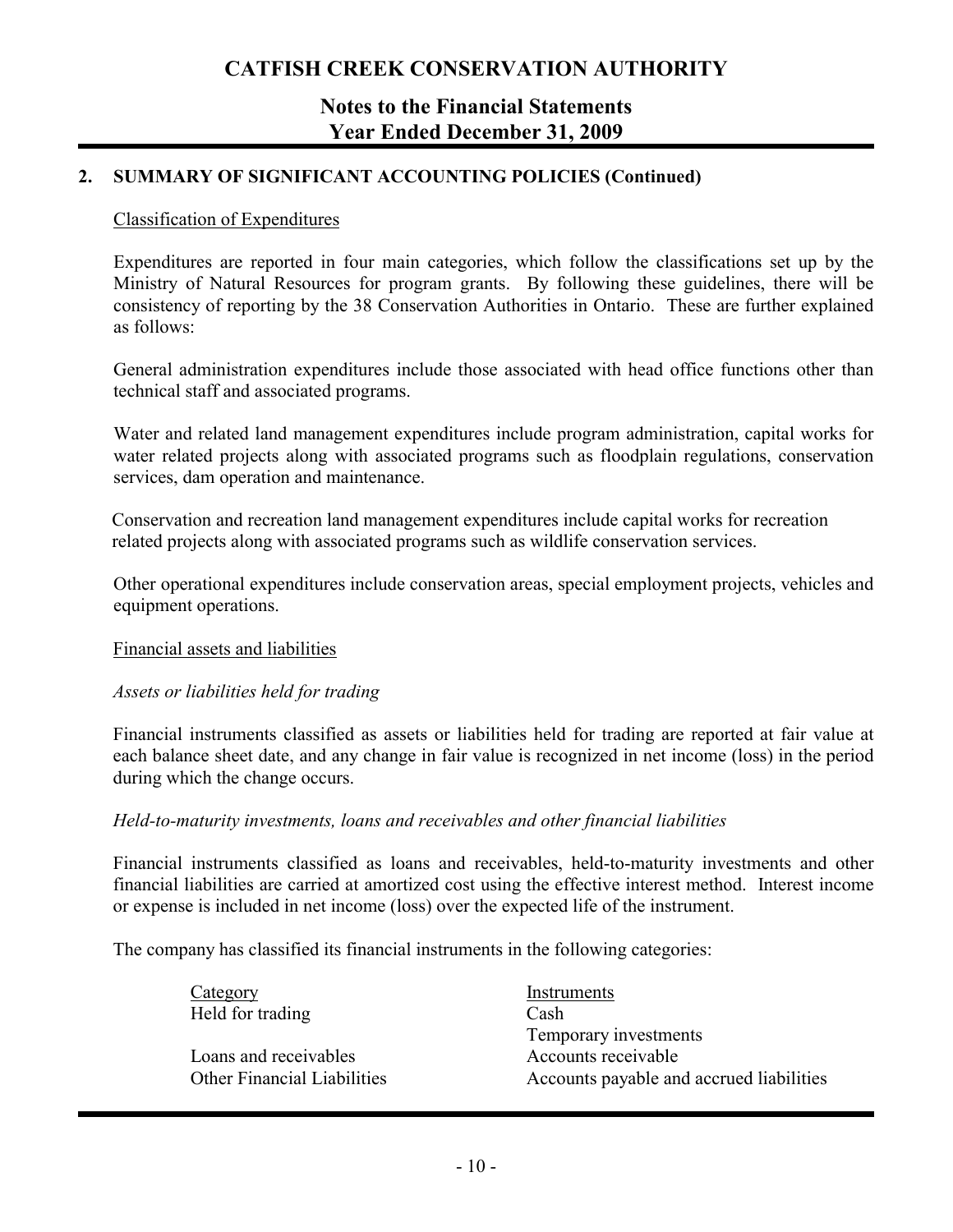## **Notes to the Financial Statements Year Ended December 31, 2009**

### **3. TEMPORARY INVESTMENTS**

|                                                                                                          | 2009               | 2008    |
|----------------------------------------------------------------------------------------------------------|--------------------|---------|
| Mutual funds (market value - \$104,141)<br>Guaranteed Investment Certificates (market value - \$450,000) | 104,141<br>450,000 | 651,849 |
|                                                                                                          | <u>554,141</u>     | 651,849 |

The mutual fund investment is held within the CIBC Canadian T-bill fund and can be redeemed at any time.

The guaranteed investment certificate bears interest at a rate of 0.75% and matures on June 21, 2010.

### **4. RESERVES**

#### Operational Reserve

The purpose of the operational reserve is to use any accumulated funds for the payment of expenditures that are not covered by government funding.

#### Capital Acquisition Reserve

This fund has been established to support the acquisition of various capital assets as they become due for replacement.

#### Special Programs Reserve

This fund has been established to support funds designated by donors for special conservation projects to be carried out in the watershed.

### Land Acquisition and Development Reserve

This fund has been established to support the acquisition of environmentally significant properties that would further the objectives of the Catfish Creek Conservation Authority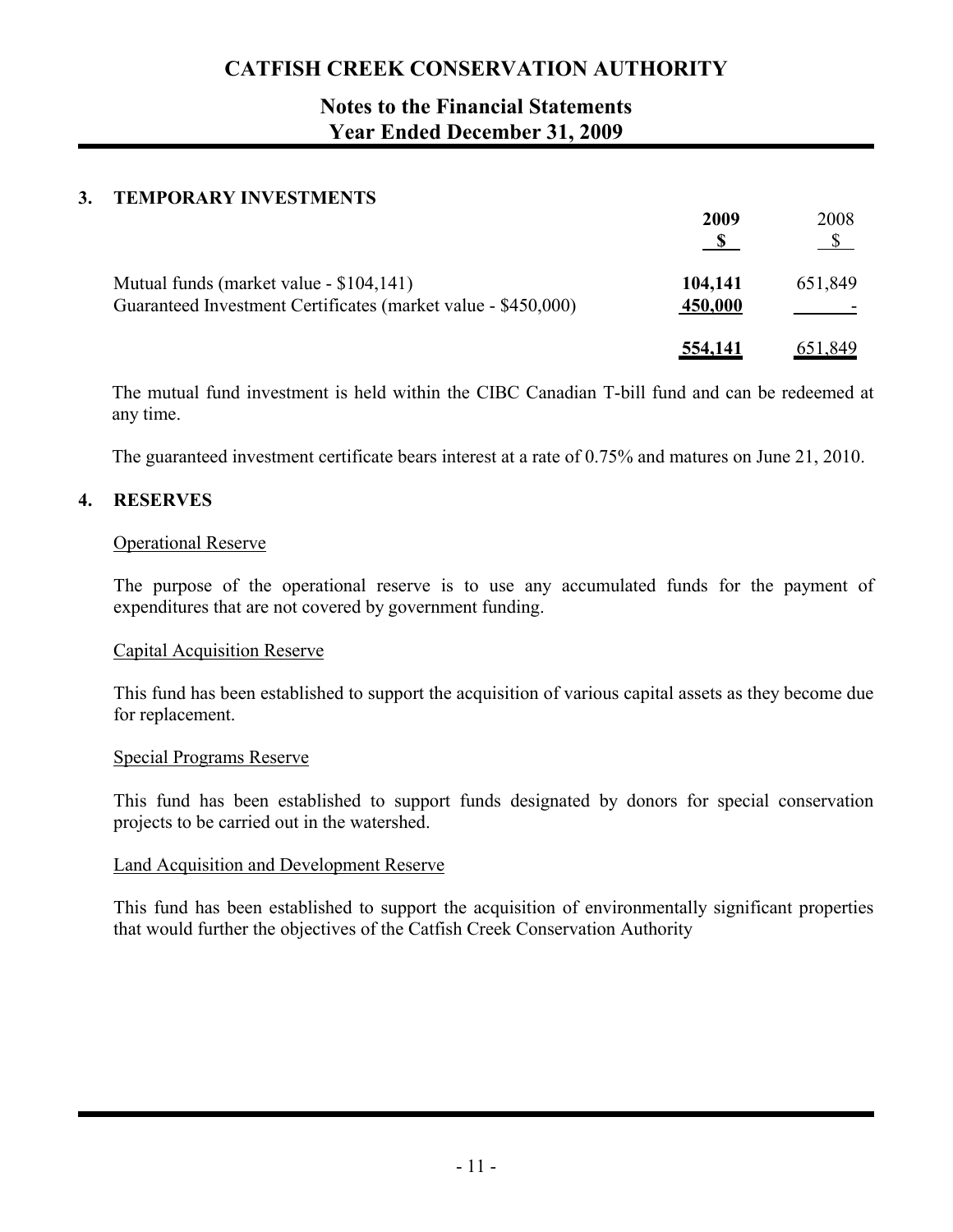### **Notes to the Financial Statements Year Ended December 31, 2009**

#### **5. MUNICIPAL LEVIES**

The municipalities that participate as members of the Authority and their corresponding financial levies are as follows:

|                               | 2009           | 2008          |
|-------------------------------|----------------|---------------|
|                               | $\mathbf{s}$   | $\mathcal{S}$ |
| Township of Malahide          | 93,684         | 89,839        |
| Town of Aylmer                | 54,736         | 50,577        |
| Municipality of Central Elgin | 51,628         | 48,155        |
| City of St. Thomas            | 12,183         | 11,176        |
| Township of South-West Oxford | 6,425          | 6,068         |
|                               | <u>218,656</u> | 205,815       |

The municipal levy for the Township of Malahide noted above includes a special levy of \$26,645 (2008 - \$27,819) related to the ice management program in Port Bruce.

#### **6. FINANCIAL INSTRUMENTS**

Financial instruments of the CCCA consist of cash, temporary investments, accounts receivable, accounts payable and accrued liabilities and deferred revenue. The carrying values approximate the fair values due to the near-term maturity of these amounts.

#### Credit Risk

CCCA credit risk has been minimized as a result of CCCA not having any significant exposure to any organization or individual. CCCA revenues are mainly from other public sector bodies and campground users.

#### Interest Risk

CCCA manages its portfolio investments based on its cash flow needs and with a view of optimizing its interest income. GIC and T-Bill investments with variable interest rates are utilized by CCCA for short term investing needs.

### **7. DEFERRED REVENUES**

|                                    | 2009             | 2008<br>$\mathcal{S}$ |
|------------------------------------|------------------|-----------------------|
| Camping revenues<br>Grant revenues | 46,481<br>29,298 | 49,456<br>75,524      |
|                                    | <u>75,779</u>    | 124,980               |